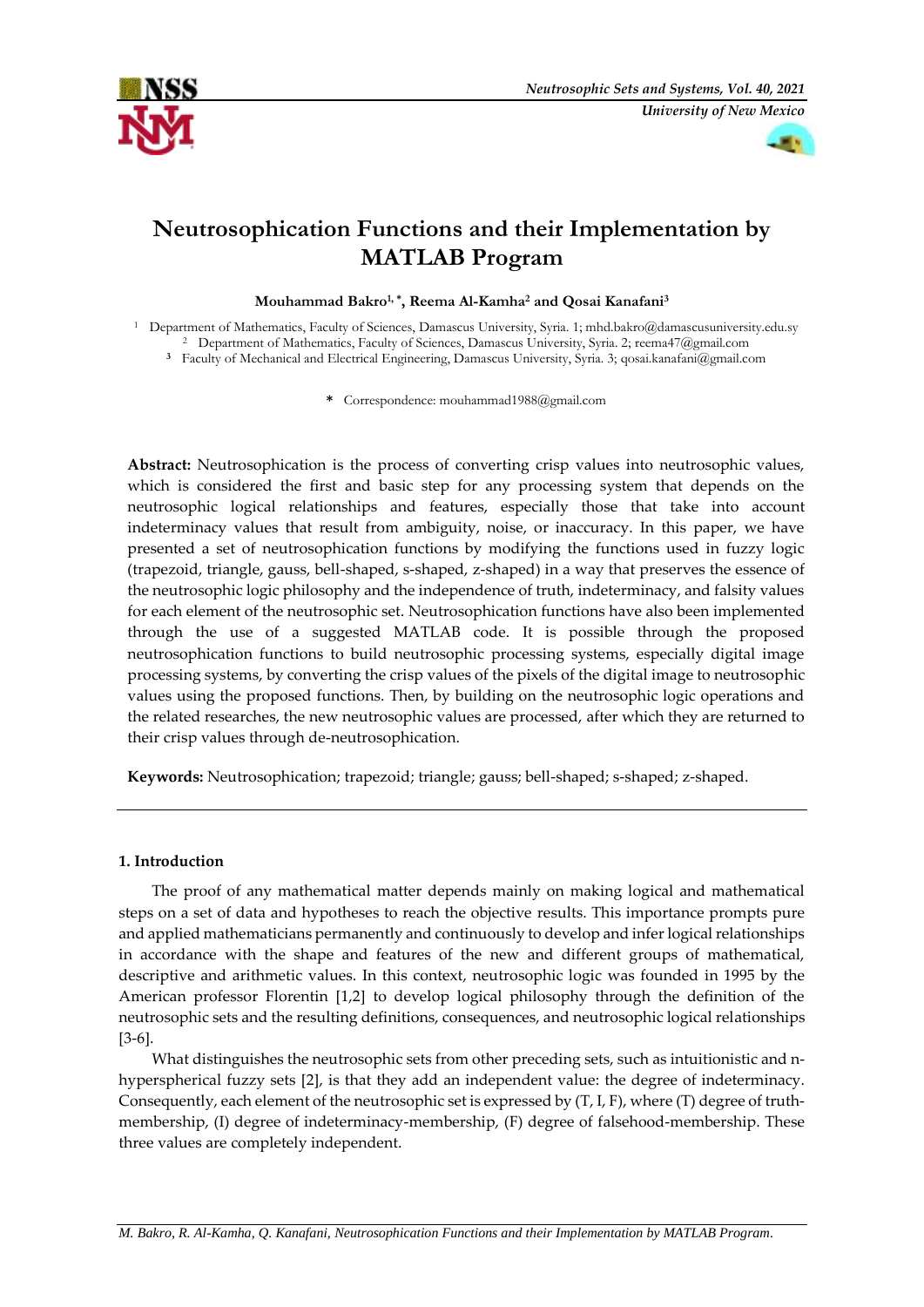Importance of the neutrosophication functions comes from the fact that any neutrosophic data processing system [7-11] must start by converting the given values into neutrosophic values, using the neutrosophication functions.

Few researchers have made proposals for some of the neutrosophication functions. Broumi, Nagarajan, Bakali, and Talea (2019) [12] have introduced neutrosophic trapezoidal function and implementation using MATLAB program. Faruk Karaaslan (2018) [13] has studied neutrosophic gaussian function and its application about decision making. Chakraborty, Mondal, Ahmadian, Senu, Alam, and Salahshour (2018) [14] also have a study on neutrosophication and de-neutrosophication by neutrosophic triangular function, and their applications.

The previous researches have studied one function separately from the other functions and assumed that the value of truth-membership degree, indeterminacy-membership degree, and falsehood-membership degree was calculated according to one form of the neutrosophic functions.

This research is divided into 5 parts. Part 2 discusses preliminaries about the neutrosophic set. Part 3 presents new neutrosophication functions. Part 4 proposes MATLAB code for these neutrosophication functions. In part 5, we have concluded our research.

## **2. Neutrosophic Set** [8]

Neutrosophic set was founded by Prof. Smarandache in 1995 and was published in 1998. It was an extension of many existing sets, such as spherical, intuitionistic, inconsistent intuitionistic, and q-rung orthopair fuzzy set. For any variable  $v$  in the neutrosophic set  $N$ , it is described by  $(t, i, f)$ , where:

 $t = T_N(v)$ : Truth-membership function, for any v in the neutrosophic set N, where:  $T_N(v): N \to ]0^-, 1^+]$ 

 $i = I_N(V)$ : Indeterminacy-membership function, for any  $v$  in the neutrosophic set N, where:  $I_N(v)$ :  $N \to [0^-, 1^+]$ 

 $f = F_N(v)$ : Falsehood-membership function, for any v in the neutrosophic set N, where:  $F_N(v): N \to [0^-, 1^+]$ 

#### **3. Neutrosophication Functions**

The functions used to convert the crisp values into neutrosophic values are called neutrosophication functions. For each function  $fun$  [15], we distinguish two types in neutrosophic logic:

 $fun_0$ : function values starting from zero (down to up).

 $fun_1$ : function values starting from one (up to down).

The truth-membership, indeterminacy–membership and falsehood-membership functions take their forms from the proposed functions independently of each other, and they do not necessarily take the same form.

## *3.1. Neutrosophic trapezoidal function ()*

The *ntpf* is defined by specifying 5 parameters  $(\alpha, \beta, \gamma, \delta, w)$  where:  $(\alpha, \beta, \gamma, \delta)$  are the vertices of the trapezoid.

 $(w)$  represents the height of the neutrosophic trapezoidal function.

Neutrosophic trapezoidal function is defined as:

$$
ntpf_0(x, \alpha, \beta, \gamma, \delta, w) = \begin{cases} 0 & x \le \alpha \\ \frac{w(x-\alpha)}{\beta-\alpha} & \alpha \le x \le \beta \\ w & \beta \le x \le \gamma \\ \frac{w(\delta-x)}{\delta-\gamma} & \gamma \le x \le \delta \\ 0 & \delta \le x \end{cases} = \max\left(\min\left(\frac{w(x-\alpha)}{\beta-\alpha}, w, \frac{w(\delta-x)}{\delta-\gamma}\right), 0\right)
$$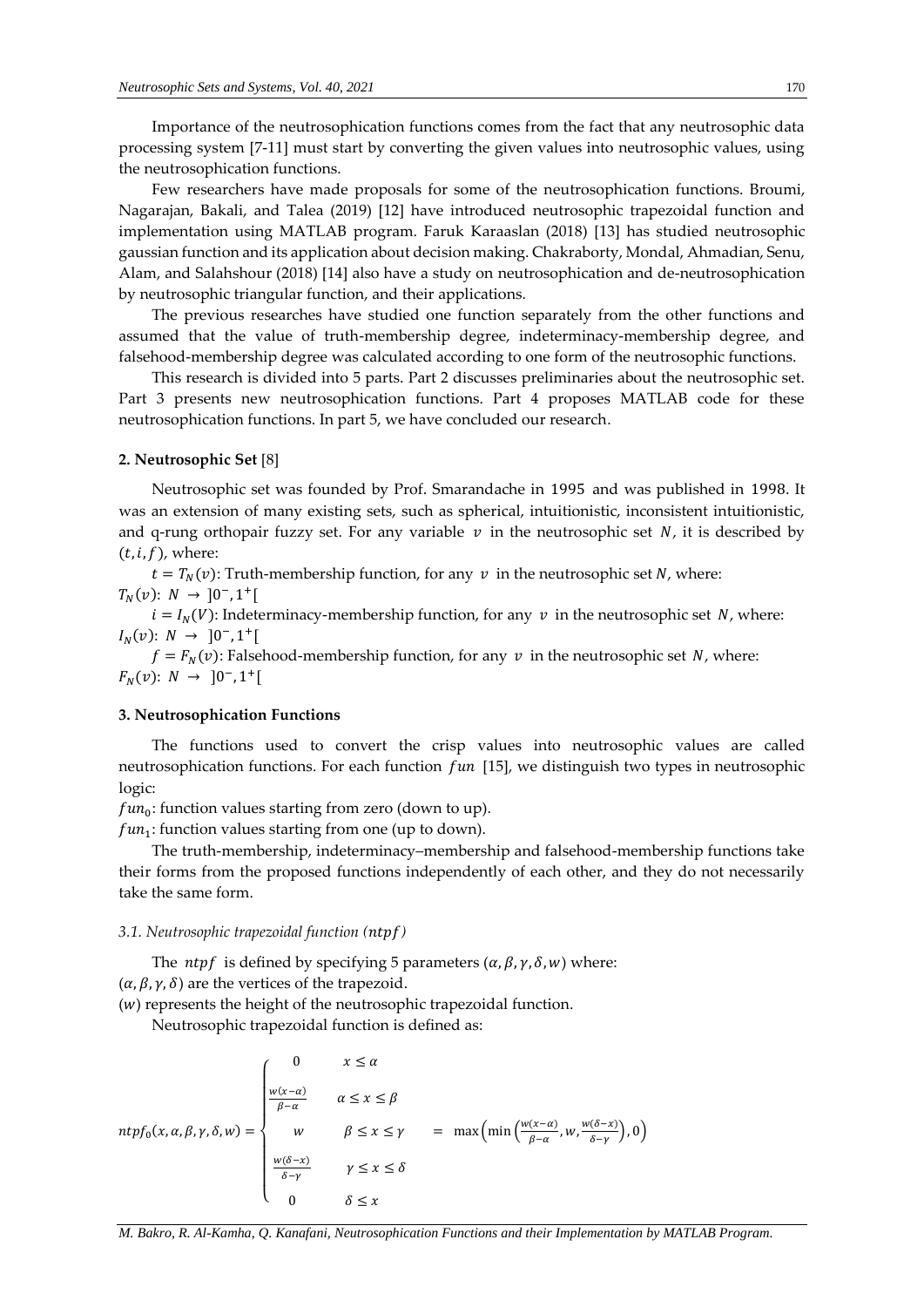or  
\n
$$
ntpf_1(x, \alpha, \beta, \gamma, \delta, w) = \begin{cases}\n1 & x \leq \alpha \\
\frac{\beta - \alpha - w(x - \alpha)}{\beta - \alpha} & \alpha \leq x \leq \beta \\
1 - w & \beta \leq x \leq \gamma \\
\frac{\delta - \gamma - w(\delta - x)}{\delta - \gamma} & \gamma \leq x \leq \delta\n\end{cases} = \min\left(\max\left(\frac{\beta - \alpha - w(x - \alpha)}{\beta - \alpha}, 1 - w, \frac{\delta - \gamma - w(\delta - x)}{\delta - \gamma}\right), 1\right)
$$

**Example 1**. The diagrammatic representation of  $ntpf_0(x, 0.2, 0.6, 0.7, 1, 0.5)$  and  $ntpf_1(x, 0.3, 0.5, 0.8, 0.9, 0.8)$  is shown in figure 1.



**Figure 1.**  $ntpf_0$  and  $ntpf_1$  for example 1.

# *3.2. Neutrosophic triangular function ()*

The *ntgf* is defined by specifying 4 parameters  $(\alpha, \beta, \gamma, w)$  where:  $(\alpha, \beta, \gamma)$  are the vertices of the triangle.

 $(w)$  represents the height of the neutrosophic triangular function.

Neutrosophic triangular function is given as:

$$
ntgf_0(x, \alpha, \beta, \gamma, w) = \begin{cases} 0 & x \le \alpha \\ \frac{w(x - \alpha)}{\beta - \alpha} & \alpha \le x \le \beta \\ \frac{w(\gamma - x)}{\gamma - \beta} & \gamma \le x \le \delta \\ 0 & \delta \le x \end{cases} = \max \left( \min \left( \frac{w(x - \alpha)}{\beta - \alpha}, \frac{w(\gamma - x)}{\gamma - \beta} \right), 0 \right)
$$

or

$$
ntgf_1(x, \alpha, \beta, \gamma, w) = \begin{cases} \frac{1}{\beta - \alpha} & x \le \alpha \\ \frac{\beta - \alpha - w(x - \alpha)}{\beta - \alpha} & \alpha \le x \le \beta \\ \frac{\gamma - \beta - w(\gamma - x)}{\gamma - \beta} & \beta \le x \le \gamma \end{cases} = \min\left(\max\left(\frac{\beta - \alpha - w(x - \alpha)}{\beta - \alpha}, \frac{\gamma - \beta - w(\gamma - x)}{\gamma - \beta}\right), 1\right)
$$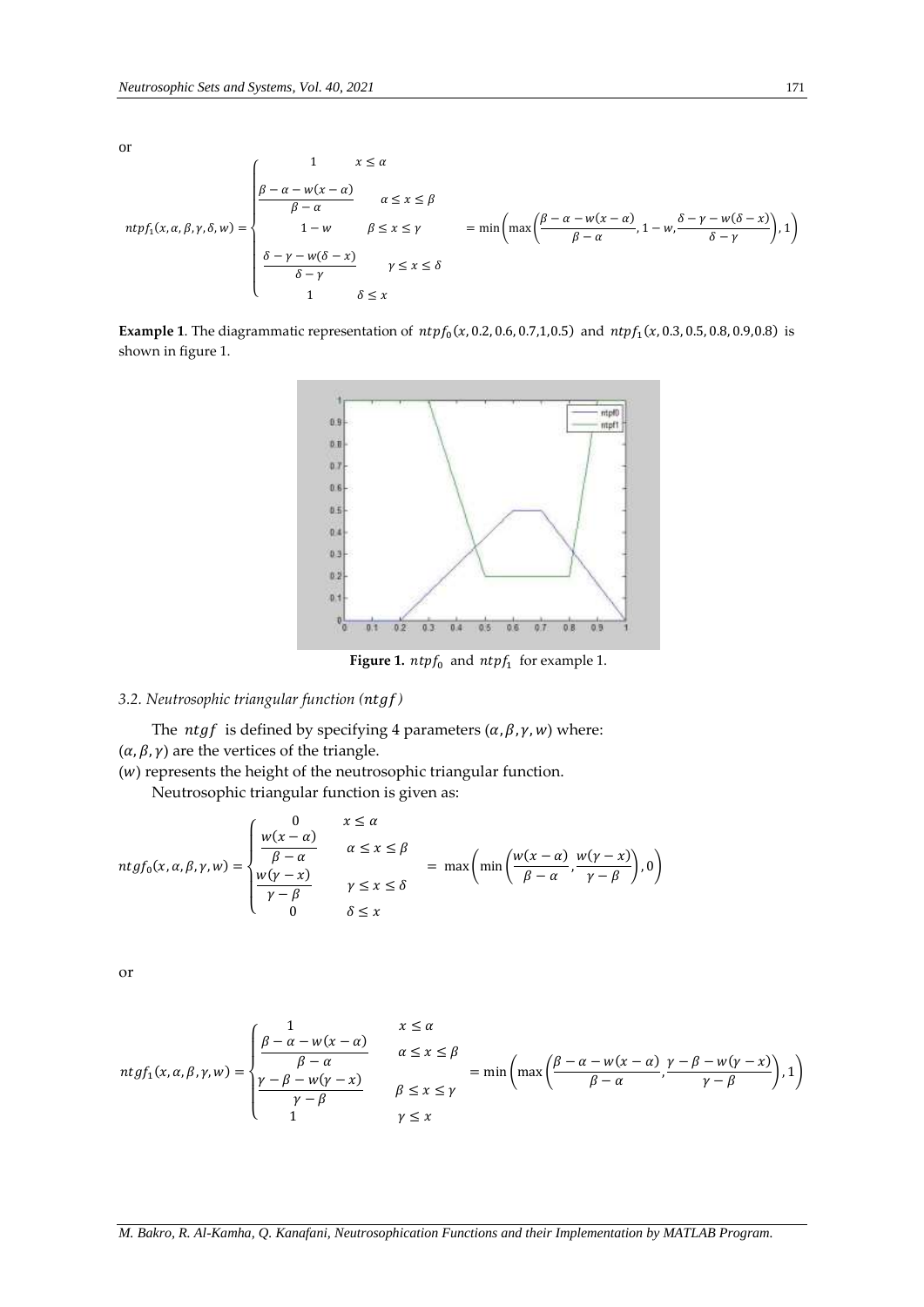**Example 2**. The graphic representation of  $ntgf_0(x, 0.2, 0.6, 0.7, 0.9)$  and  $ntgf_1(x, 0.3, 0.6, 1, 0.5)$  is shown in figure 2.



**Figure 2.**  $ntgf_0$  and  $ntgf_1$  for example 2.

# *3.3. Neutrosophic (S and Z)-shaped function ()*

The *nszf* is defined by specifying 3 parameters  $(\alpha, \beta, w)$  where:  $(\alpha, \beta)$  they control the start and end of the bend.

 $(w)$  represents the height of the neutrosophic (S and Z)-shaped function.

Neutrosophic (S and Z)-shaped function takes the form:

$$
nszf_0(x, \alpha, \beta, w) = \begin{cases} 0 & x \le \alpha \\ 2w\left(\frac{x-\alpha}{\beta-\alpha}\right)^2 & \alpha \le x \le \frac{\alpha+\beta}{2} \\ w - 2w\left(\frac{x-\beta}{\beta-\alpha}\right)^2 & \frac{\alpha+\beta}{2} \le x \le \beta \\ w & \beta \le x \end{cases}
$$

or

$$
nszf_1(x, \alpha, \beta, w) = \begin{cases} 1 & x \le \alpha \\ 1 - 2w\left(\frac{x - \alpha}{\beta - \alpha}\right)^2 & \alpha \le x \le \frac{\alpha + \beta}{2} \\ 1 - w + 2w\left(\frac{x - \beta}{\beta - \alpha}\right)^2 & \frac{\alpha + \beta}{2} \le x \le \beta \\ 1 - w & \beta \le x \end{cases}
$$

**Example 3**. The diagrammatic representation of  $n s z f_0(x, 0.3, 0.7, 0.8)$  and  $n s z f_1(x, 0.3, 0.7, 0.8)$  is shown in figure 3.



**Figure 3.**  $nszf_0$  and  $nszf_1$  for example 3.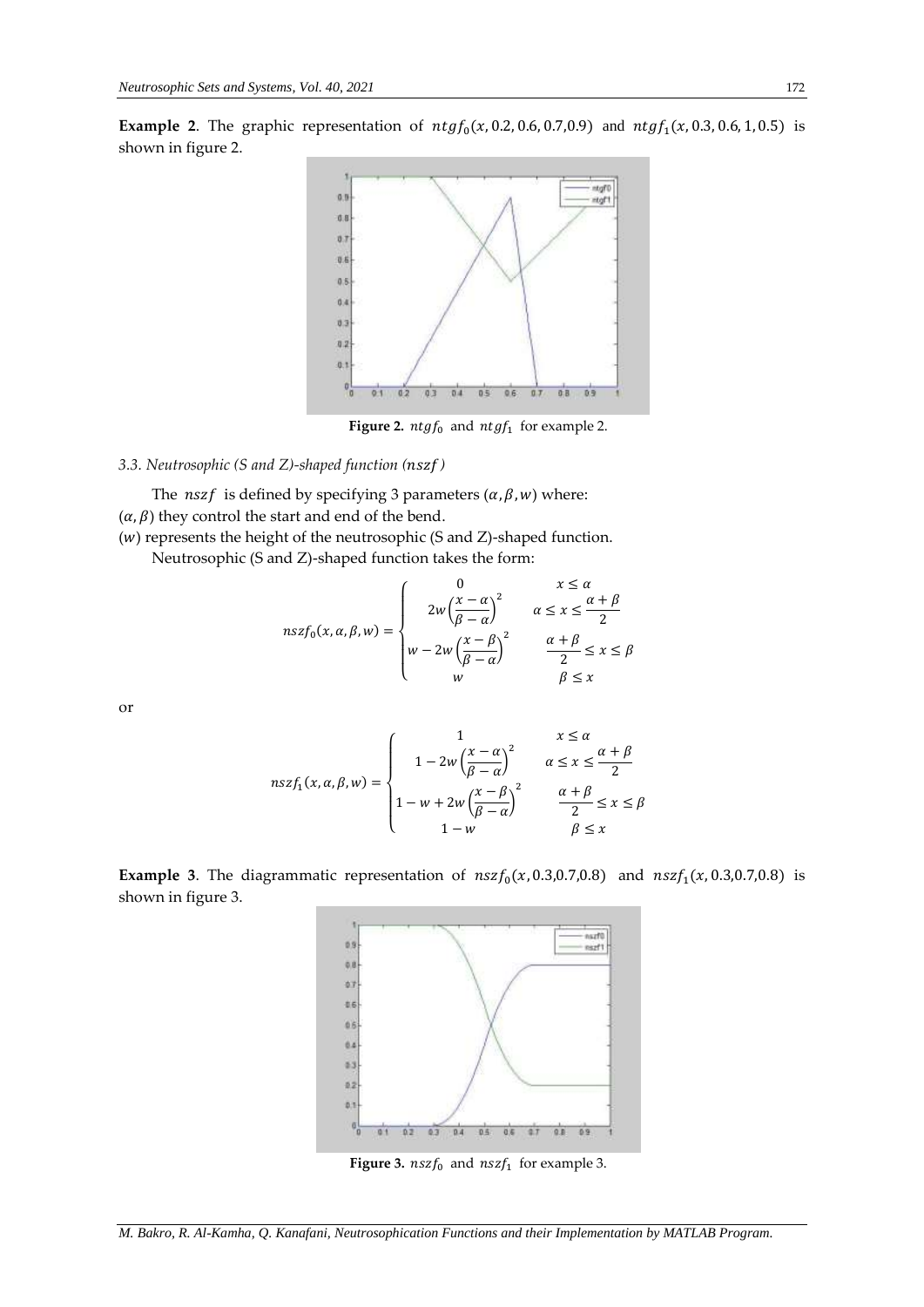*3.4. Neutrosophic generalized bell-shaped function ()*

The *ngblf* is defined by specifying 4 parameters  $(\alpha, \beta, \gamma, w)$  where:

 $(\alpha)$  represents the width of the shape.

( $\beta$ ) is the intensity of the bend on the sides, whenever the value of  $\beta$  increases the bend becomes more intense.

 $(y)$  is the center of the shape.

 $(w)$  represents the height of the neutrosophic generalized bell-shaped function. Neutrosophic generalized bell-shaped function is given by:

> $nghlf_0(x, \alpha, \beta, \gamma, w) = \frac{w}{\sqrt{w_0}}$  $1 + \frac{x - \gamma}{\alpha}$  $\left| \frac{-\gamma}{\alpha} \right|^{2\beta}$

or

ngblf<sub>1</sub>(x, 
$$
\alpha
$$
,  $\beta$ ,  $\gamma$ ,  $w$ ) = 
$$
\frac{1 + \left|\frac{x - \gamma}{\alpha}\right|^{2\beta} - w}{1 + \left|\frac{x - \gamma}{\alpha}\right|^{2\beta}}
$$

**Example 4**. The graphic representation of  $nghlf_0(x, 0.2, 3, 0.6, 1)$  and  $nghlf_1(x, 0.3, 7, 0.6, 0.8)$  is shown in figure 4.



**Figure 4.**  $n g b l f_0$  and  $n g b l f_1$  for example 4.

#### *3.5. Neutrosophic gaussian function ()*

The *ngsf* is defined by specifying 3 parameters  $(\alpha, \beta, w)$  where:

- $(\alpha)$  represents the standard deviation for shape.
- $(\beta)$  it is the center of the shape.
- $(w)$  represents the height of the Neutrosophic gaussian function. Neutrosophic gaussian function is defined as:

$$
ngsf_0(x, \alpha, \beta, w) = we^{\frac{-(x-\beta)^2}{2\alpha^2}}
$$

or

$$
ngsf_1(x, \alpha, \beta, w) = 1 - we^{\frac{-(x-\beta)^2}{2\alpha^2}}
$$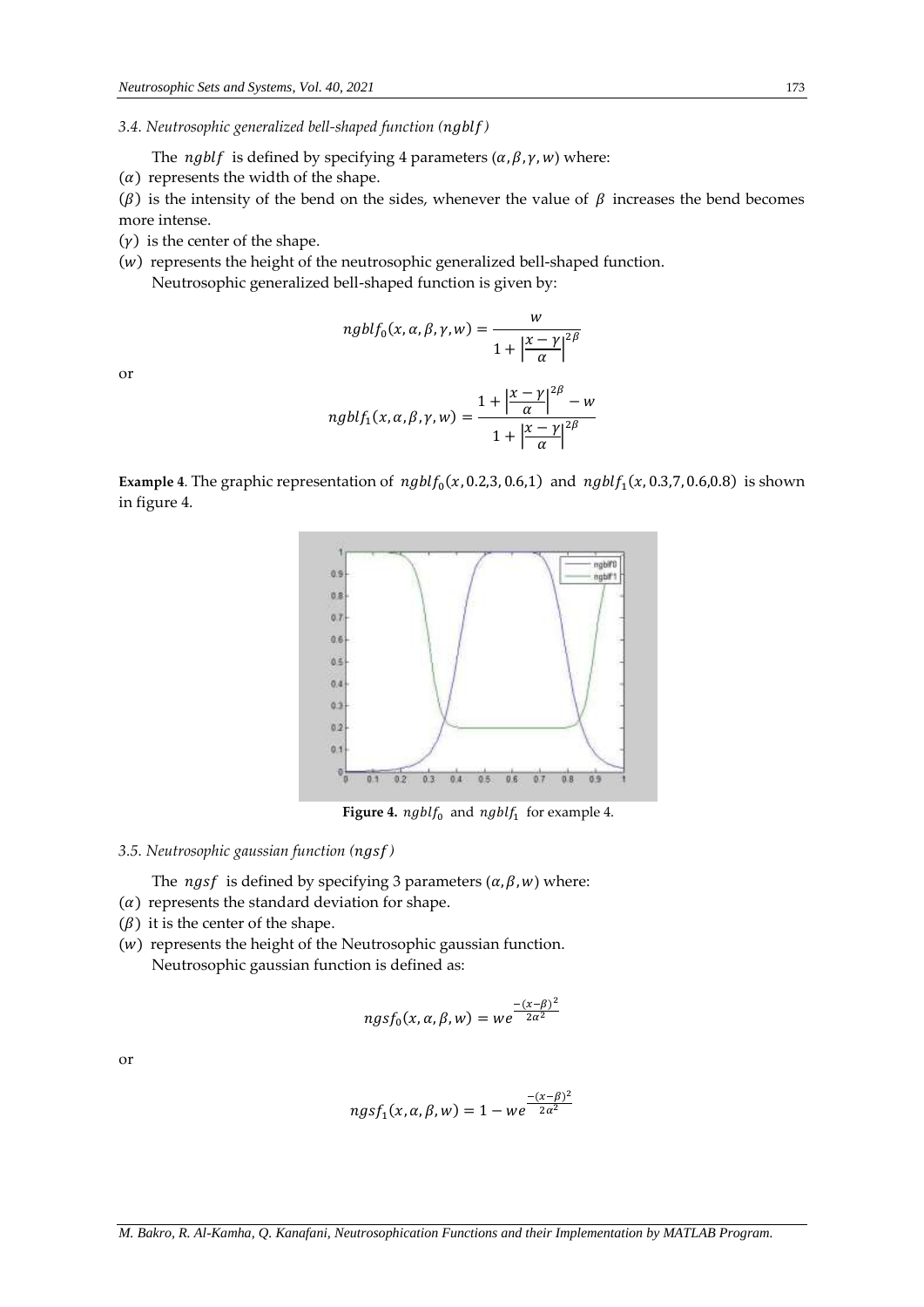**Example 5**. The diagrammatic representation of  $ngsf_0(x, 0.1, 0.6, 0.9)$  and  $ngsf_1(x, 0.3, 0.6, 0.3)$  is shown in figure 5.



**Figure 5.**  $ngsf_0$  and  $ngsf_1$  for example 5.

## *3.6. Neutrosophic sigmoidal function ()*

The *nsmf* is defined by specifying 3 parameters  $(\alpha, \beta, w)$  where:

- $(\alpha)$  controls the width of the transition area.
- $(\beta)$  defines the center of the transition area.
- $(w)$  represents the height of the Neutrosophic sigmoidal function. Neutrosophic sigmoidal function takes the form:

or

$$
nsmf_0(x, \alpha, \beta, w) = \frac{w}{1 + e^{-\alpha(x - \beta)}}
$$

$$
nsmf_1(x, \alpha, \beta, w) = \frac{1 + e^{-\alpha(x - \beta)} - w}{1 + e^{-\alpha(x - \beta)}}
$$

W

**Example 6**. The graphic representation of  $nsmf_0(x, 15,0.5,1)$  and  $nsmf_1(x, 15,0.5,0.4)$  is shown in figure 6.



**Figure 6.**  $n s m f_0$  and  $n s m f_1$  for example 6.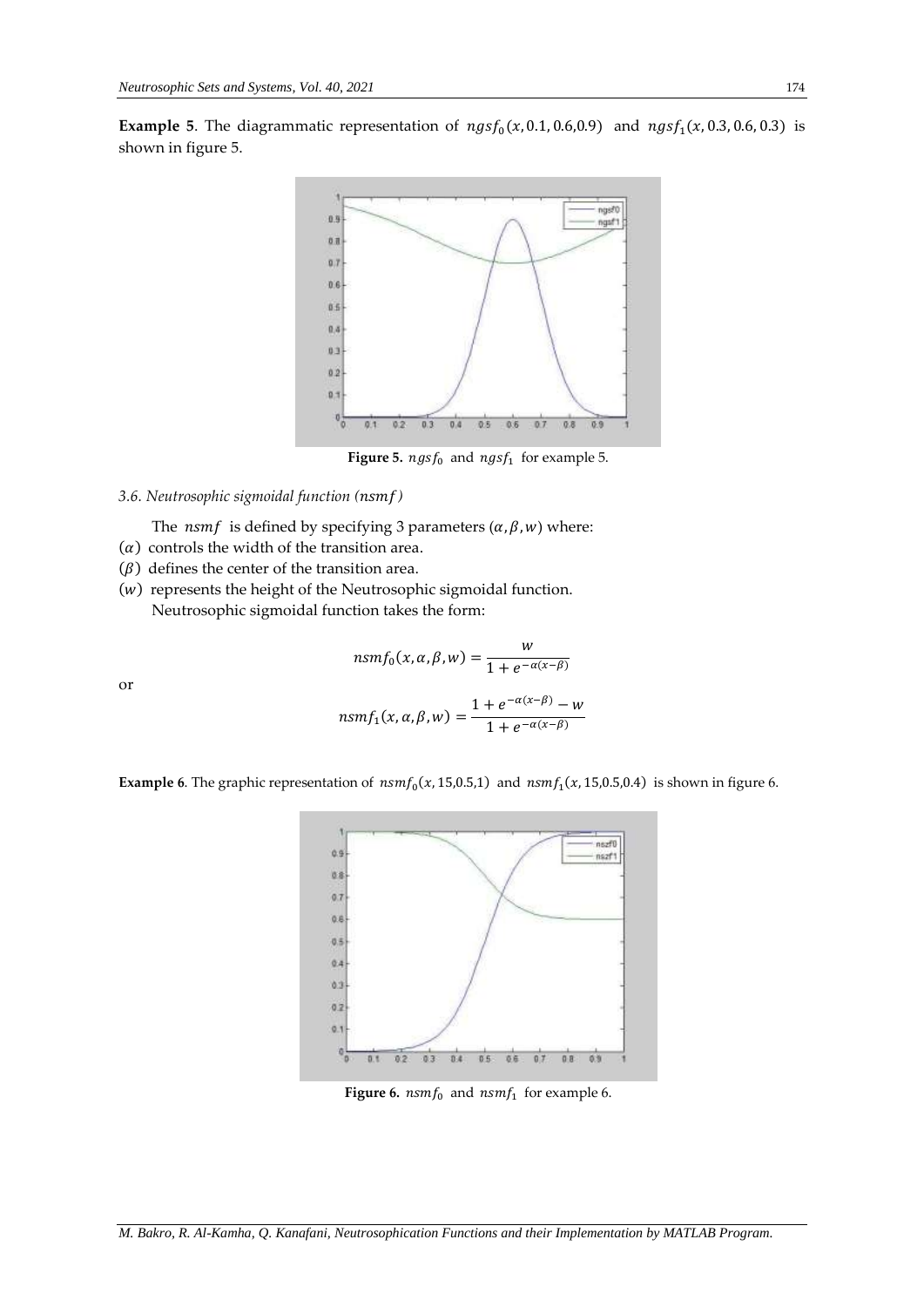## **4. Proposed MATLAB code to neutrosophication functions**

In this section, neutrosophication functions have proposed using MATLAB program, a graphic representation has been given for the different membership values, and the MATLAB code has been designed as follows:

```
function [y,z,t]=nfun(x,tt,iif)y= feval(tt{1},x,tt);
z = f \text{eval}(ii\{1\}, x, ii);t = \text{fewal}(ff\{1\}, x, ff);plot(x,y,x,z,x,t);
legend('Truth-membership function','Indeterminacy–membership function','Falsehood-membership function');
end
%%%%%%%%%%%%%%%%%%%%%%%%%%%%%
function [y]=ntpf(x,tt)
y = trapmf(x,[tt{3}]tt{4}tt[5]tt{6}])*tt{end};if(tt{2}==1)y=1-y;
end
end
%%%%%%%%%%%%%%%%%%%%%%%%%%%%%%
function [y]=ntgf(x,tt)
y = \text{trimf}(x, [tt{3}] \text{ tt}{4} \text{ tt}{5}])^*tt{end};
if(tt{2} == 1)y=1-y;end
end
%%%%%%%%%%%%%%%%%%%%%%%%%%%%%
function [y]=ngsf(x,tt)
y = gaussmf(x,[tt{3} tt{4}])*tt{end};
if(tt{2}==1)y=1-y;end
end
%%%%%%%%%%%%%%%%%%%%%%%%%%%%%%%%%%%
function [y]=ngblf(x,tt)
y = gbellmf(x,[tt{3} tt{4} tt{5}])*tt{end};
if(tt{2}==1)y=1-y;
end
end
%%%%%%%%%%%%%%%%%%%%%%%%%%%%%%
function [y]=nsmf(x,tt)
y = signf(x,[tt{3}]tt{4}])*tt{end};
if(tt{2}==1)y=1-y;
end
end
%%%%%%%%%%%%%%%%%%%%%%%%%%%%%%
function [y] = nszf(x,tt)y = \text{smf}(x, [tt[3]tt[4]])^*tt[end];if(tt{2} == 1)y=1-y;end
end
%%%%%%%%%%%%%%%%%%%%%%%%%%%%%
```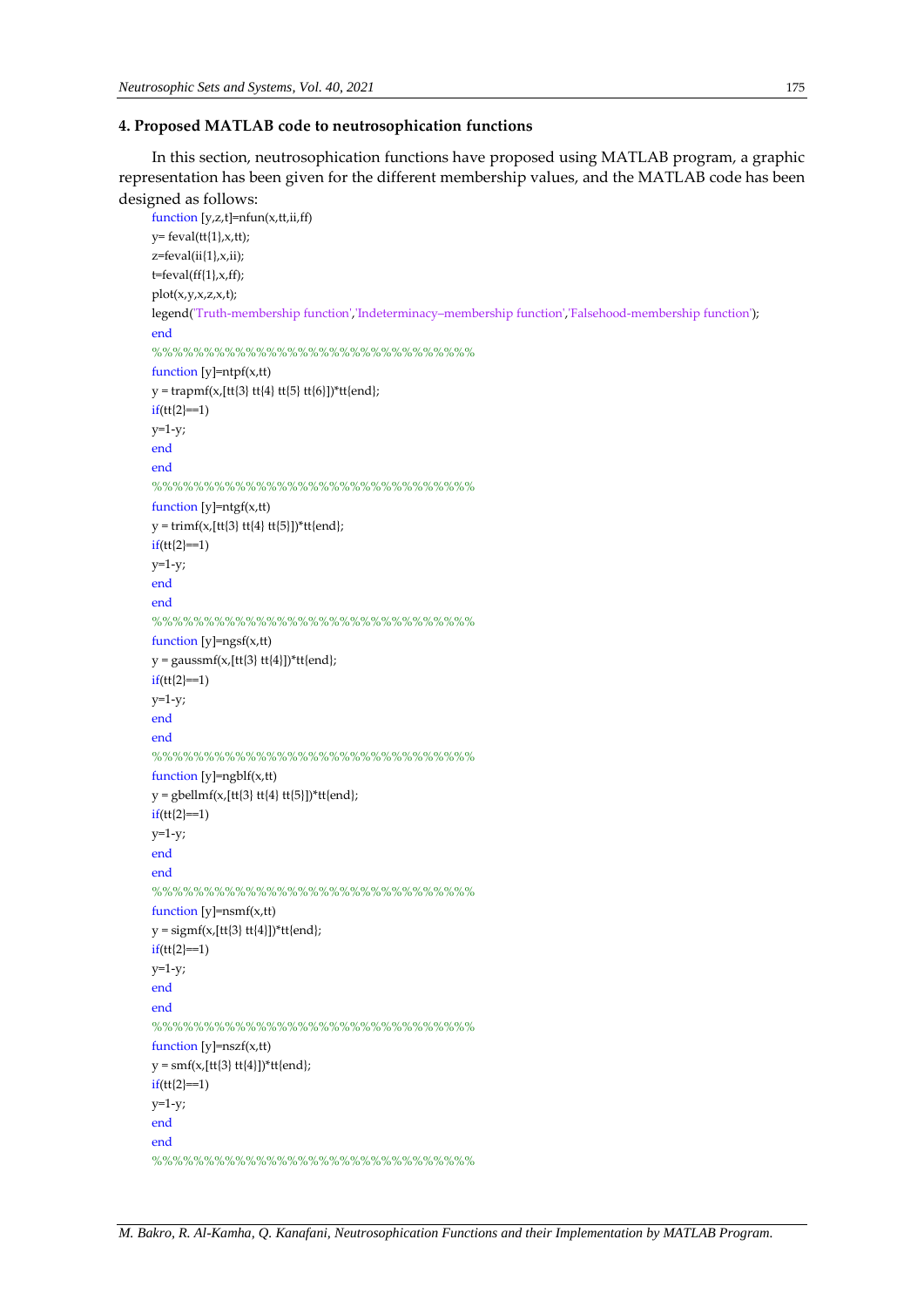**Example** 7. The figure 7 represents the truth-membership function  $ntpf_0(x, 0.3, 0.4, 0.8, 0.9, 1)$ , indeterminacy– membership function  $ntgf_1(x, 0.2, 0.4, 1, 0.6)$ , and falsehood-membership function  $ngsf_1(x, 0.1, 0.6, 0.7)$  by writing the code in the MATLAB program below:

 $x=0:0.01:1;$ % {'fun name', 0≈fun0 or 1≈fun1, fun parameters} tt={'ntpf',0,0.3, 0.4,0.8,0.9,1}; ii={'ntgf',1,0.2, 0.4, 1,0.6}; ff={'ngsf',1,0.1, 0.6, 0.7}; % [y,z,t]=nfun (x, truth, indeterminacy, falsehood)  $[y,z,t]=nfun(x,tt,ii,ff);$ 



**Figure 7.** Represents neutrosophic functions in the example 7.

**Example** 8. The figure 8 represents the truth-membership function  $ngblf_0(x, 0.2, 4, 0.5, 1)$ , indeterminacy– membership function  $n s z f_1(x, 0.1, 0.7, 0.9)$ , and falsehood-membership function  $n t g f_1(x, 0.1, 0.5, 0.9, 1)$  by writing the code in the MATLAB program below:

 $x=0:0.01:1;$ tt={'ngblf',0,0.2, 4,0.5,1}; ii={'nszf',1,0.1, 0.7, 0.9}; ff={'ntgf',1,0.1, 0.5,0.9, 1};  $[y,z,t]=nfun(x,tt,ii,ff);$ 



**Figure 8.** Represents neutrosophic functions in the example 8.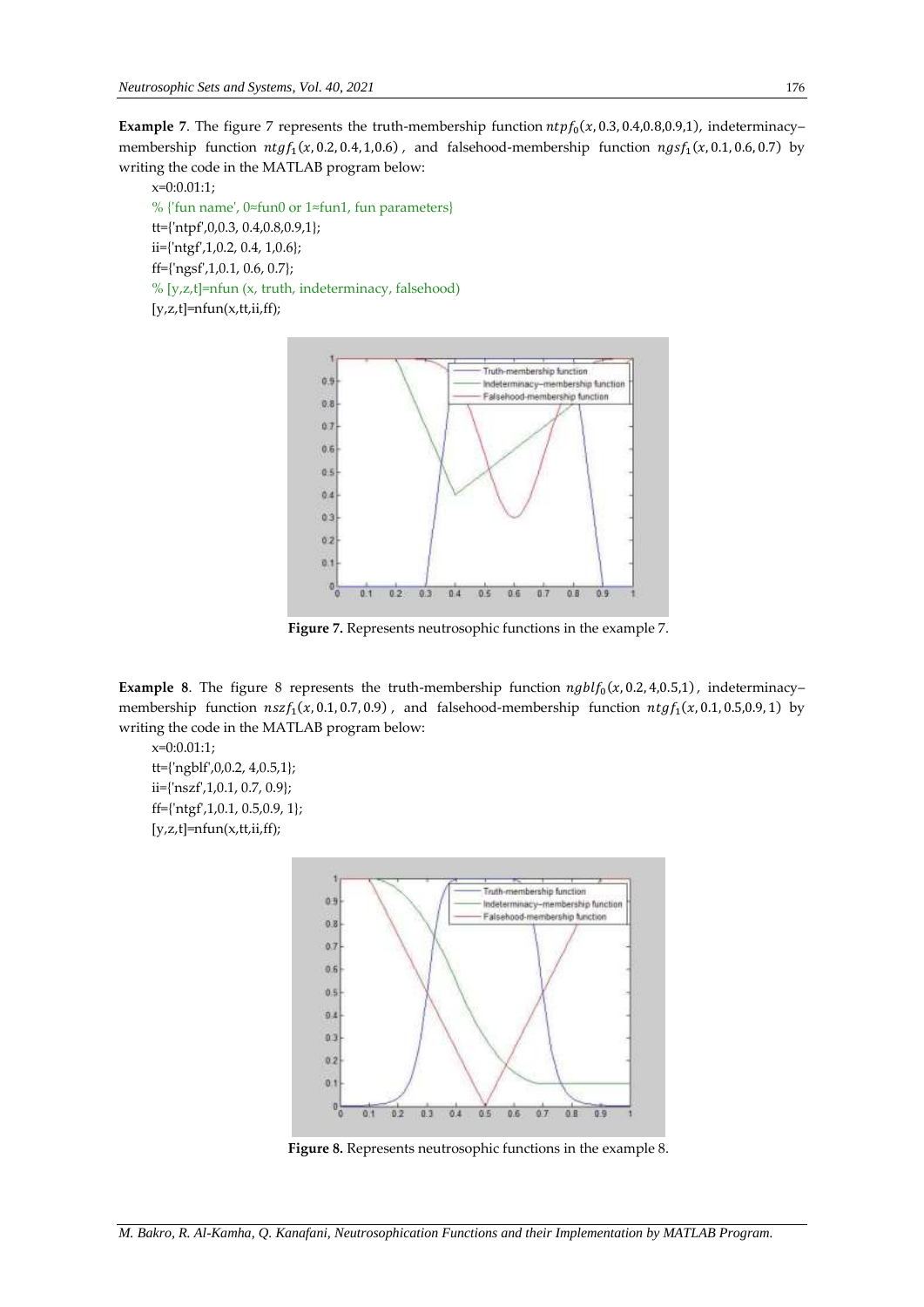**Example** 9. The figure 9 represents the truth-membership function  $ntpf_0(x, 15, 21, 26, 35, 1)$ , indeterminacy– membership function  $n s m f_0(x, 1, 35, 0.6)$ , and falsehood-membership function  $n g s f_1(x, 5, 24, 1)$  by writing the code in the MATLAB program below:

 $x=10:40;$ tt={'ntpf',0,15, 21,26,35,1}; ii={'nsmf',0,1, 35,0.6}; ff={'ngsf',1,5, 24, 1};  $[y,z,t]=n$ fun $(x,tt,iif);$ 



**Figure 9.** Represents neutrosophic functions in the example 9.

## **5. Conclusions**

By taking advantage of the most important functions used in the different fuzzy processing systems, we introduced the neutrosophication functions in a way that preserves the properties and independence of the values of truth, indeterminacy, and falsity. These functions have been graphically represented using MATLAB by proposing a code for that.

Our current research is an important reference for writing papers related to neutrosophic processing systems by relying on the proposed functions, and this is what we will work on in the future in relation to digital image processing, in particular denoising digital images using neutrosophic logic.

## **References**

- 1. Smarandache, F. Neutrosophic set-a generalization of the intuitionistic fuzzy set*. In 2006 IEEE International Conference on Granular Computing* **2006**, pp. 38-42.
- 2. Ashbacher, C. Introduction to Neutrosophic Logic. *American Research Press* **2002**, p145.
- 3. Riad K. Al-Hamido. Neutrosophic Crisp Bi-Topological Spaces. *Neutrosophic Sets and Systems* **2018**, vol. 21, pp. 66-73. https://doi.org/10.5281/zenodo.1408695
- 4. M.A. Ibrahim.; A.A.A. Agboola. Introduction to NeutroHyperGroups. *Neutrosophic Sets and Systems* **2020**, vol. 38, pp. 15-32. DOI: 10.5281/zenodo.4300363
- 5. Mohamed Abdel-Basset; Mai Mohamed; F. Smarandache. Comment on "A Novel Method for Solving the Fully Neutrosophic Linear Programming Problems: Suggested Modifications". *Neutrosophic Sets and Systems* **2020**, vol. 31, pp. 305-309. DOI: 10.5281/zenodo.3659265
- 6. A. Salama.; Florentin Smarandache.; S. A. Alblowi. The Characteristic Function of a Neutrosophic Set. *Neutrosophic Sets and Systems* **2014**, vol. 3, pp. 14-17. doi.org/10.5281/zenodo.571585
- 7. Yanhui Guo.; Abdulkadir Sengur. A Novel Image Segmentation Algorithm Based on Neutrosophic Filtering and Level Set. *Neutrosophic Sets and Systems* **2013**, Vol. 1, pp. 46-49. doi.org/10.5281/zenodo.571266
- 8. Mouhammad Bakro.; Reema Al-Kamha.; Qosai Kanafani. A Neutrosophic Approach to Digital Images. *Neutrosophic Sets and Systems* **2020**, 36, pp. 12-23. DOI: 10.5281/zenodo.4065358